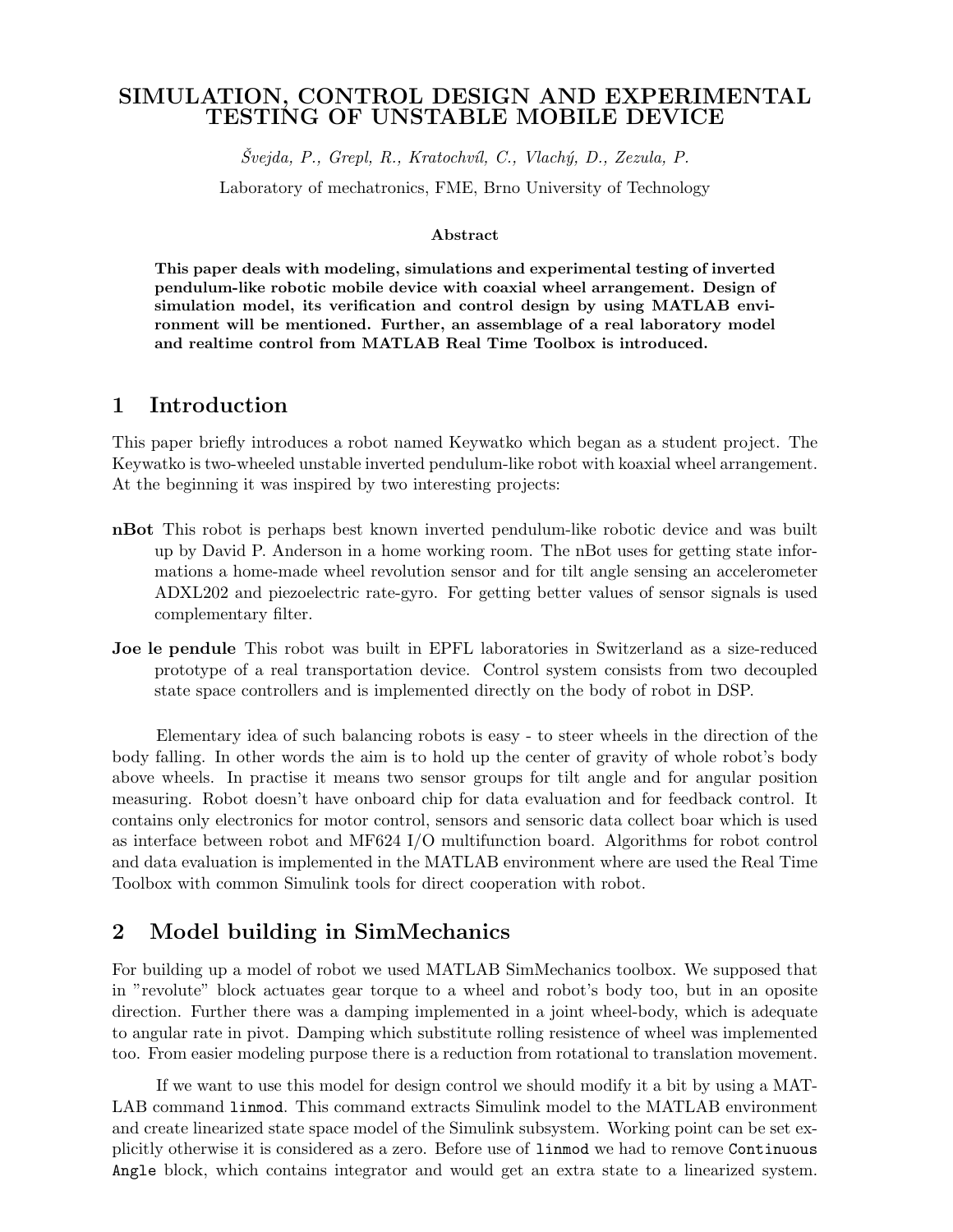After we choose In signal (torque) and  $\mathbf{Out}$  signals  $y = [\varphi \ x]$ . Then we can get a linearized SimMechanics model and consequently make its equivalent in the MATLAB environment.

```
[A, B, C, D] = \text{limmod}('keywatko_for_linearization_SimMech');Plant = ss(A,B,C,D);
```
To get state space vectors – state vector, input and output vector, we use sim command:

```
[t, x, y] = \sin<sup>'</sup> keywatko_for_linearization_SimMech')
StateVector = mech_gate_states(x(end,:),...'keywatko_for_linearization_SimMech/Plant/Machine Environment [0 0 -9.81]')
StateVector.StateNames
```
We have got SimMechanics printout in the MATLAB environment which is represented by command mech\_gate\_states. Acording the printout of the command we can formulate the variables of state space model:

$$
\begin{array}{rcl}\n\mathbf{x} & = & [\varphi & x & \dot{\varphi} & \dot{x}]^T \\
\mathbf{y} & = & [\varphi & x]^T\n\end{array}
$$

#### 2.1 Analytical model building

An analytical mathematical model was derivated by using Lagrange method of second kind. It was used for verification and easy Simulink model building as a second approach to the solved problem. By using Simulink model assembled from derivated analytical model was designed first feedback control via PD regulator by witch we could validate the model and simulate the basic behaviour of simulated problem.

## 3 LQR design control

In terms of previously builded state space model we designed LQR control of robot. At the first it is important to check the observability and controlability of the states of system. This was provided by using commands ctrb and obsv which generates appropriate matrixes. In our case, the system is fully controlable and observable.

Then was stepped to lqr design control. Since the lqr controll process is optimal from mathematical view it doesn't have to be optimal from user's point of view because it could have enhanced energetical requirements. Since these requirements could be unreachable at the moment it is possible to set the compromise between quality of regulation and requirements on the signal by seting a penalization matrix. It's values was set to

 $Q = [10 \ 0 \ 0 \ 0; \ 0 \ 500 \ 0 \ 0; \ 0 \ 0 \ 0 \ 0; \ 0 \ 0 \ 0 \ 0]$ 

and value of control matrix was chosen for simplicity to  $\mathbf{R} = [1]$ . Now the optimal gain matrix can be evaluated:

 $K_{\text{a}} = \text{1qr}(A, B, Q, R);$ 

and new closed system with feedback and gain matrix can be created K: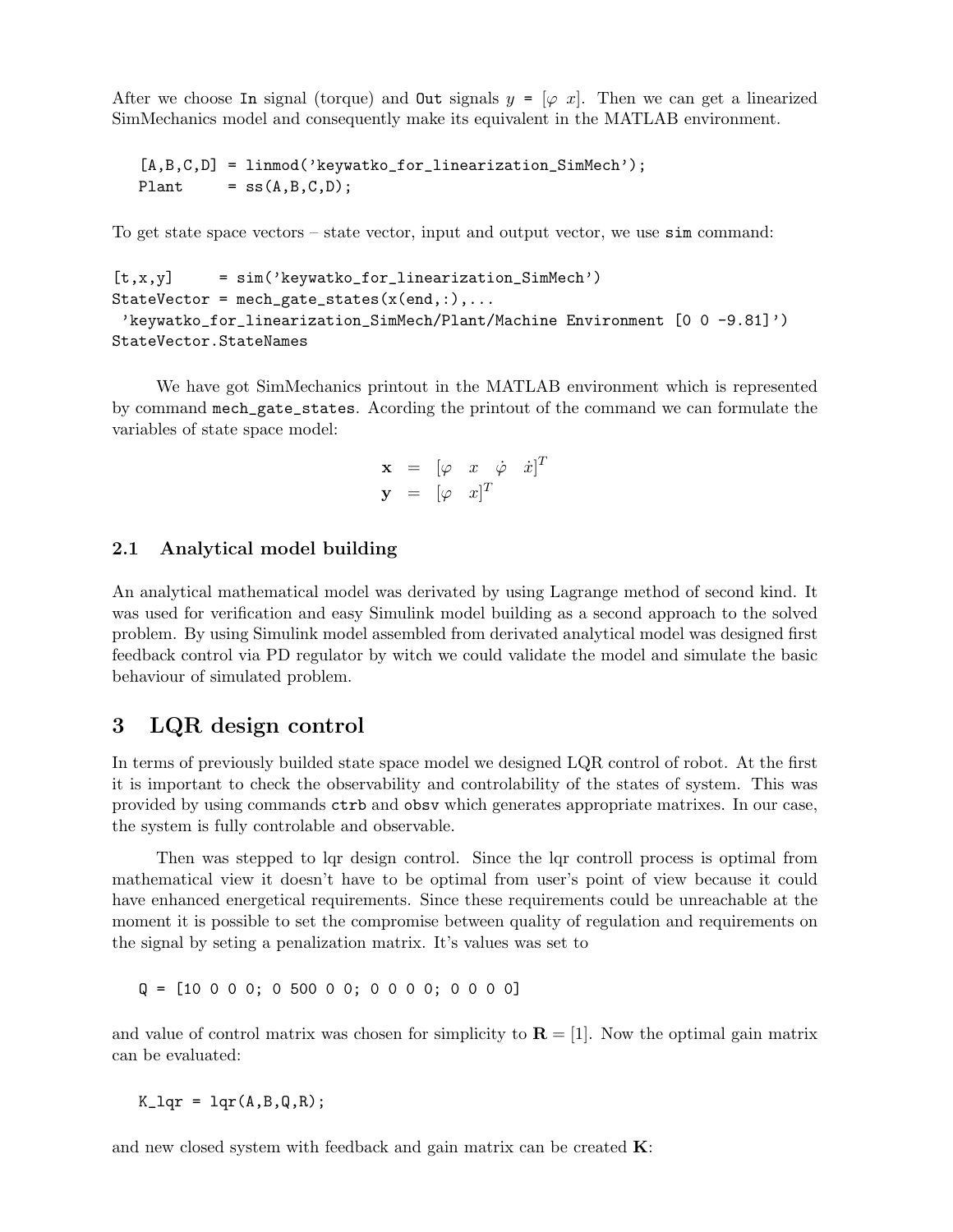```
Ac = [(A-B*K_lqr)];
Bc = [B];Cc = [C];Dc = [D];sysCtrl_lqr = ss(Ac, Bc, Cc, Dc);
```
Because full-state feedback systems don't compare their outputs with reference the steady state output doesn't have desired values. This must be achieved by correction factor where desired output part is chosen to be balanced. Then a state reprezentation can be created by using command ss. By using rscale command we obtain a correction factor, which can be used for this final tune of controller. Then we built the resulting system by using ss command.

## 4 Electronics

Keywatko is driven from MATLAB via multifunction I/O card MF624, which provides an interface between MATLAB Real Time Toolbox and the robot itself. MF624 offers outputs and inputs of an analog and digital signals, timers and counters, inputs for encoders, etc. Signals is sent to or received through the card between robot and MATLAB. Robot electronics is consists from module of motor control and sensor's modules sensing tilt angle of the robot and a steering angle. Robot uses only single motor drive which means movements only in direction outgoing from pitch axis.

#### 4.1 Servo modification

While robot was built, we used only one actuator – an old Hitec servo HS-475HB. Servo contains a small DC motor, which is in common use in audiotechnics, gear unit and an electronics providing an inner servo logic. Electronics consists form comparator and a feedback unit, which is presented by a potentiometer connected to a gear of servo. When servo receive control signal the inner logic analysis an actual angular position and begin to turn with gear shaft. Received signal is constantly compared with feedback signal until these both are equal. Then movement is stopped. Further there was a mechanical stopper in the box of servo. Both, electronics and stopper were removed from the servo. Finally, there is only motor with gear unit which can rotate without angular limits.

As actuators for KeywatkoII were chosen two "robotic" servos HSR-5995TG, which offer larger torque. After the same modification as before are used as common motor that have sufficient torque on a low weight.

#### 4.2 Motor driving

Direction and speed of motor movement is controlled by command blocks in MATLAB Real Time Toolbox, which cooperates with MF624 board where hardware support generated output signals is implemeted. This toolbox with MF624 card allows to connect an outer hardware device into the "hardware in the loop" configuration. The outer device then uses computational power of a desktop computer and can be controlled without undesirable model simplifications. For motor control are used digital signals for enabling motor function and rotary direction command. Further PWM signal is generated by using Real Time Toolbox and MF624 hardware support.

The signals mentioned previously are send to the motor driver unit board which contains two main parts. A full bridge driver L6203 is used for power performance and a current regulator